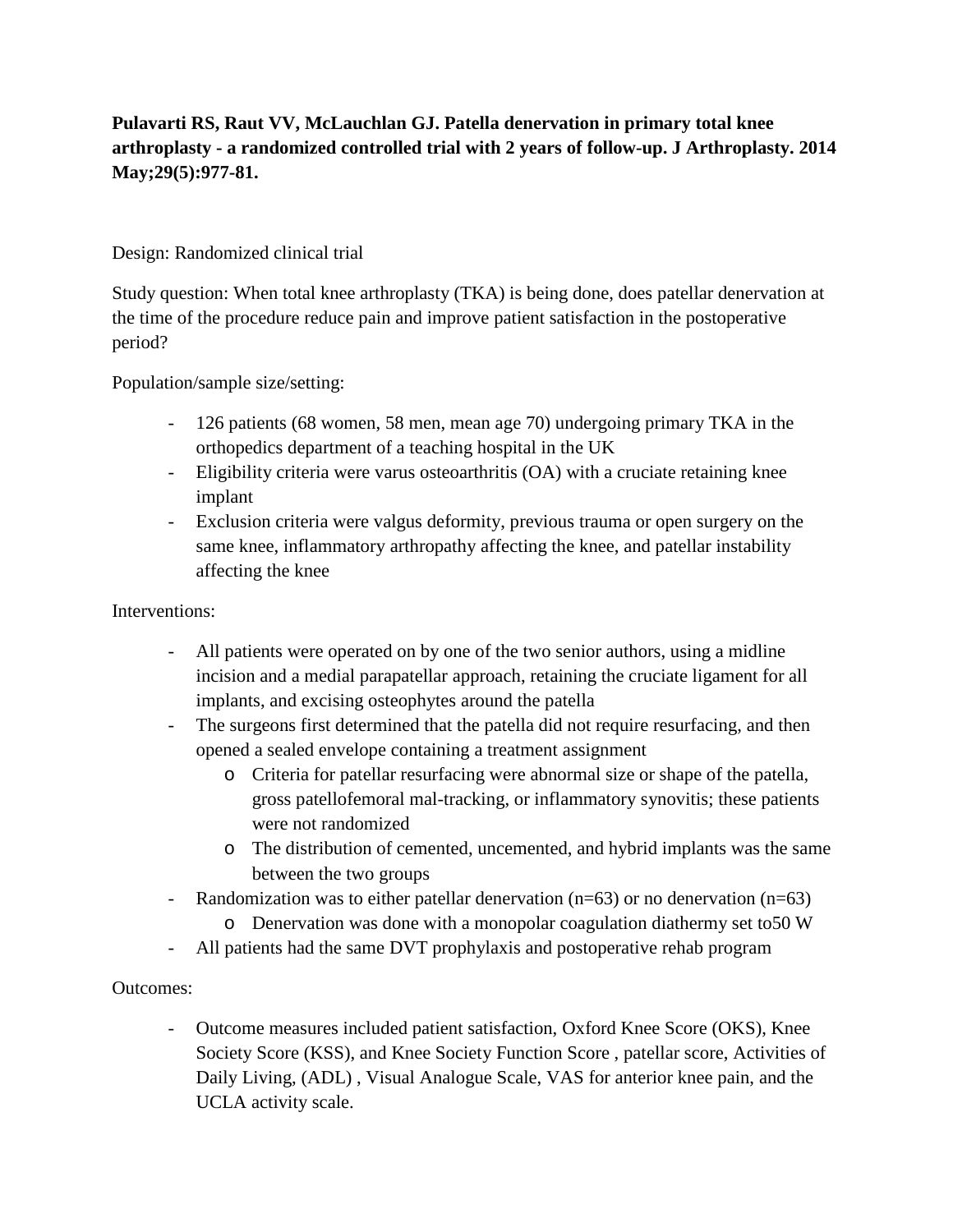- Followup was done at 3 and 12 months for all the outcome measures; Oxford knee scores, VAS, Bartlett patella scores, range of motion, and patient satisfaction were also measured at 24 months
- Patient satisfaction was scored as excellent, good, and poor/fair
	- o At 24 months, patient satisfaction in the denervation group was better than for the control group
		- In the denervation group, 47 were excellent, 9 were good, and 5 were poor/fair
		- In the control group, 32 were excellent, 15 were good, and 11 were poor/fair
- Flexion at the 24 month followup was greater in the denervation group (103.6°) than in the control group (99.2°)
- VAS for anterior knee pain was better in the denervation group at 3 months but not at 12 or 24 months
	- o The VAS was 4.5 for the denervation group and 5.1 for the control group
	- o The anterior knee pain subscale of the Patellar (Bartlett) score is ranked as severe, moderate, mild or none
		- For the denervation group at 3 months, 0 were severe, 22 were moderate, 30 were mild, and 11 had no pain
		- For the control group at 3 months, 0 were severe, 30 were moderate, 31 were mild, and 2 had no pain
		- For the denervation group at 24 months, 0 were severe, 15 were moderate, 38 were mild, and 8 had no pain
		- For the control group at 24 months, 0 were severe, 14 were moderate, 37 were mild, and 7 had no pain
- There were no differences in the Oxford score, KSS scores, ADL scores, or UCLA scores during followup

Authors' conclusions:

- Patients undergoing primary TKA who did not require patellar resurfacing but who had circumferential denervation of the patella had better relief of anterior knee pain at 3 months than the group with no denervation
- Although the pain differences were not observed at 12 and 24 months, patient satisfaction at 24 months was greater in the denervation group, and pain relief earlier in the postoperative period could account for that difference
- Flexion range of motion was also greater in the denervation group at 24 months than in the no denervation group

Comments: